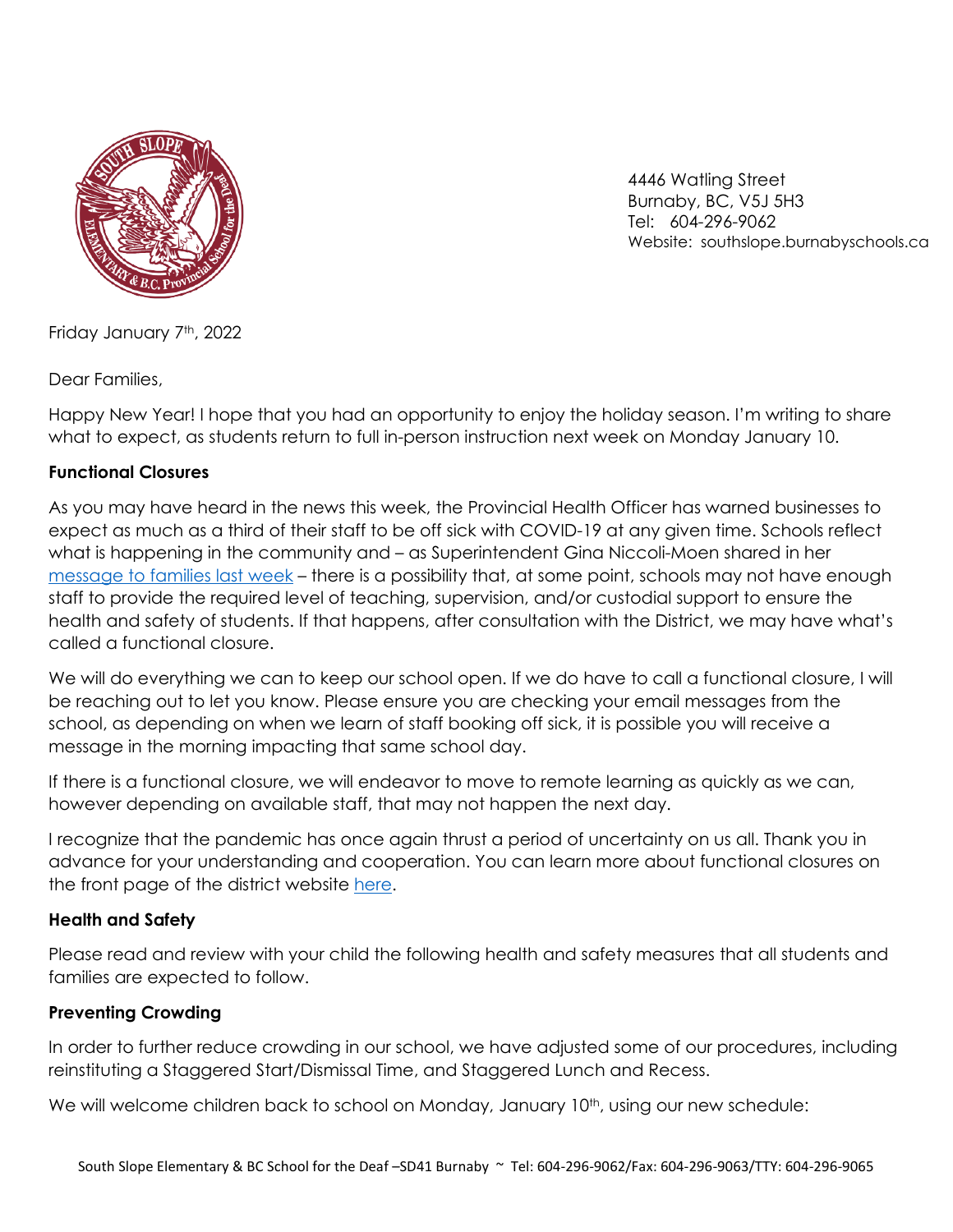|                          | Daily Schedule     | Lunch         | Recess      |
|--------------------------|--------------------|---------------|-------------|
| Staggered Schedule       |                    |               |             |
|                          | Start Time: 8:45am | Outside play: |             |
| Div. 1- Ms. Borgenstrom  |                    | 11:30-11:50   |             |
| Div. 3- Ms. Van Essen    |                    |               | $1:30-1:45$ |
| Div.4- Ms. Yapp          | Dismissal: 2:45pm  | Eat Lunch:    |             |
| Div.5- Ms. Noble         | $(1:45pm$ on       | 11:50-12:10   |             |
| Div.6- Ms. Cole          | Wednesdays)        |               |             |
|                          |                    |               |             |
| Regular Schedule         |                    |               |             |
|                          | Start Time: 9:00am | Eat Lunch:    |             |
| Div. 2- Ms. Hollingworth |                    | 11:30-11:50   |             |
| Div. 7- Ms. Hinestrosa   |                    |               | 1:45-2:00   |
| Div. 8- Ms. Dyczkowski   | Dismissal: 3:00pm  | Outside play: |             |
| Div. 9- Ms. Berezowski   | $(2:00pm$ on       | 11:50-12:10   |             |
| <b>BCSD</b>              | Wednesdays)        |               |             |
|                          |                    |               |             |

In addition to implementing the staggered schedule above, we will also be continuing to ensure our assemblies and gatherings are held virtually. Other measures, such as one-way flow in our hallways and stairwells, and one-at-a-time in the bathrooms will continue to be reinforced. Children will continue to use their designated door when entering and leaving the building.

## **Other Considerations at School**

Please be reminded that we will continue to head outside for play time at both recess and lunch, including on rainy days. Please ensure your child is dressed for the weather so that they enjoy their time outside and are safe. A warm rain jacket, gloves, toque, and boots, along with a spare change of clothes will help your child be prepared.

### **Visitors in Schools**

We are limiting access to the building once again to students, school staff, and essential adults who are directly supporting activities benefitting student learning and wellbeing. Please contact the school office should you wish to arrange a virtual appointment.

# **Masks, Maximizing Physical Distance, Hand Hygiene and Cleaning**

The following remains important:

- **Masks**. A reminder that students in **all** grades and **all** staff are required to wear a mask indoors at school.
- **Physical Distancing**. We will continue our practice of maximizing physical distance where possible. At this stage in the pandemic many are understandably experiencing fatigue, and we thank you in advance for continuing to model physical distancing with other families while on school grounds.
- **Hand Hygiene**. We will continue to encourage students to wash and/or sanitize their hands frequently.
- **Cleaning**. Surfaces are cleaned and/or disinfected at least once a day.

### **Daily Health Check**

It remains critical that people continue to do the daily health check (found [here\)](https://burnabyschools.ca/wp-content/uploads/2020/09/daily-health-check-english.pdf) each morning to determine if they should come into the building that day. Please do not come to school ill. If a student